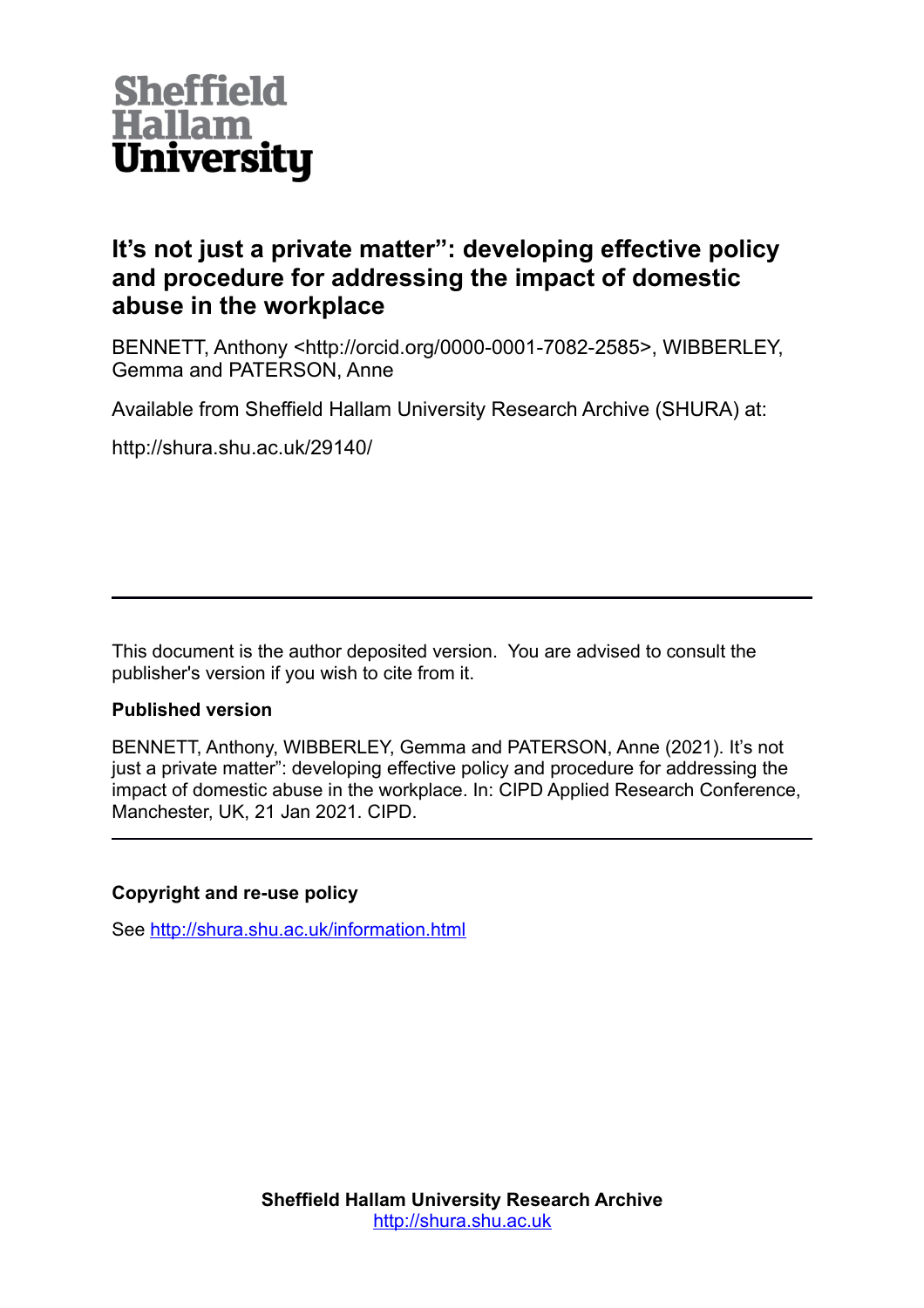

# CIPD Applied Research Conference 2021

**'It's not just a private matter': Developing effective policy and procedure for addressing the impact of domestic abuse in the workplace**

#### **Dr Tony Bennett**

Sheffield Business School, Sheffield Hallam University Visiting Fellow at iROWE (Institute for Research into Organisations, Work and Employment)

**Dr Gemma Wibberley** iROWE, University of Central Lancashire (UCLan)

**Anne Paterson** Sheffield Business School, Sheffield Hallam University

## **Conference paper**

The authors retain the copyright in this paper and are responsible for the accuracy of its content.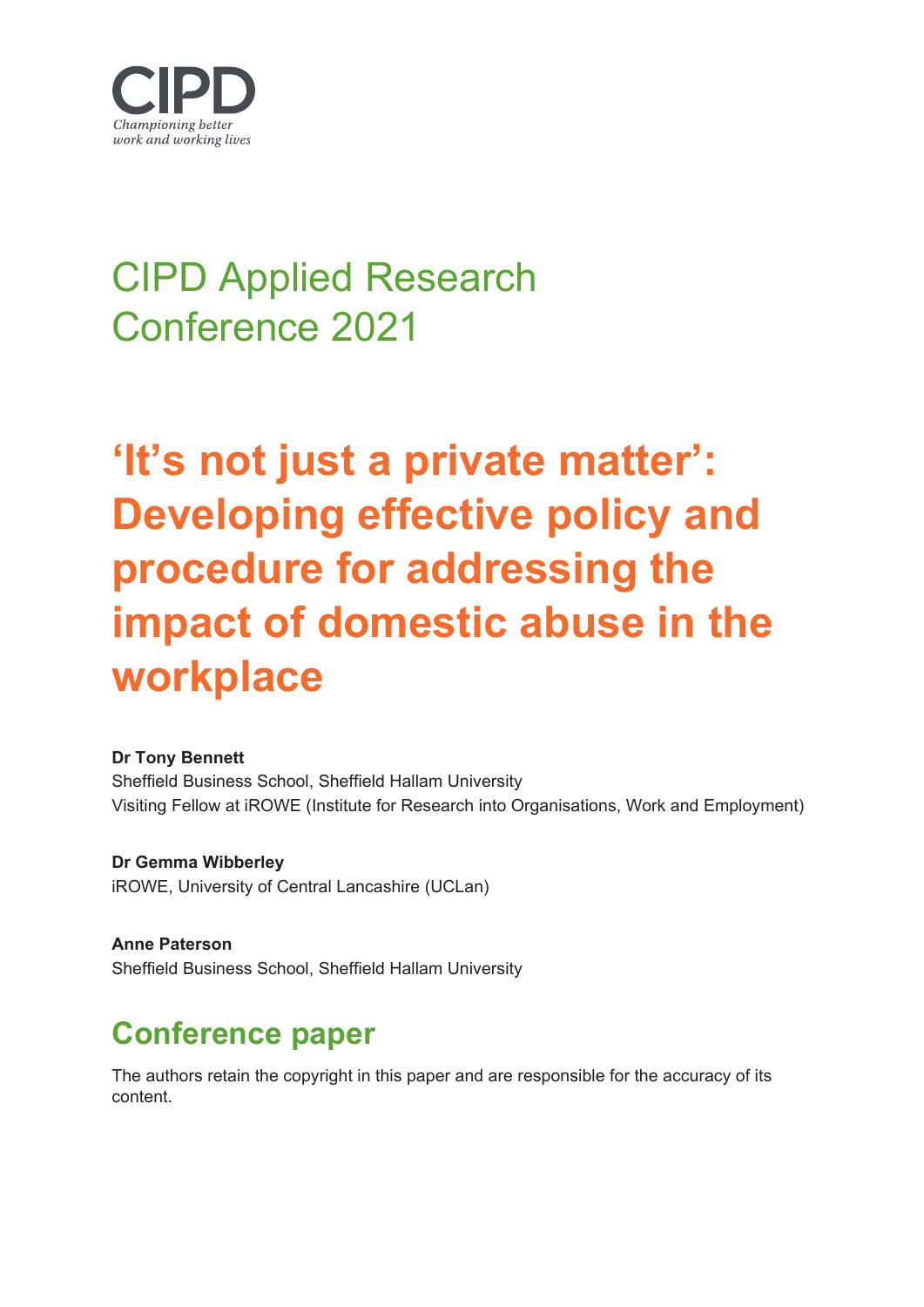## **Acknowledgements**

These projects were conducted with the kind support of the TUC, and funded by Higher Education Industry Funding (HEIF); Research England; Lancashire School of Business and Enterprise, UCLan; and Sheffield Business School, Sheffield Hallam University. We also thank the participants.

#### **Introduction**

Domestic abuse is rarely recognised as a workplace issue; however, there is evidence that it is impacting employees, employers, and wider society. Furthermore, there are ethical, legal, and business drivers for organisations to address this impact.

It is important to understand the context of domestic abuse more generally, because it can be misunderstood as only encompassing physical violence or only affecting certain people.

#### In the UK it is defined as:

*Any incident or pattern of incidents of controlling, coercive or threatening behaviour, violence or abuse between those aged 16 or over who are or have been intimate partners or family members regardless of gender or sexuality. The abuse can encompass, but is not limited to: psychological; physical; sexual; financial; emotional.* (Home Office 2012)

Domestic abuse has substantial societal impacts. In 2019/20 it was reported that an estimated 7.3% of women and 3.6% of men in England and Wales experienced domestic abuse (ONS 2020). Furthermore, 28.9% of women and 13.2% of men have experienced some form of domestic abuse since the age of 16 (ONS 2018). Women are also at a higher risk of experiencing more severe abuse (Hester 2009). However, it is important to recognise that abuse affects people of all genders, races, sexualities, incomes, occupation, and other personal characteristics.

During COVID-19, there have been substantial increases of cases, and barriers to accessing support or leaving perpetrators (Sánchez et al 2020), with the UN highlighting the existence of a 'shadow pandemic' (Mlambo-Ngcuka 2020). Therefore, there is a timely need for the UK Government's forthcoming Domestic Abuse Bill – a key aim of which is to challenge attitudes that underpin all aspects of abuse.

This paper draws on research of the experiences of trade union representatives in supporting staff experiencing abuse, and a review of workplace policies.

### **Domestic abuse is rarely recognised as a workplace issue**

Domestic abuse is still too often perceived as a 'private matter', and its impact upon the workplace may not be recognised by employers. However, it is estimated that around 10% of workers in every organisation are experiencing domestic violence at any given time (EHRC 2010). Abuse can negatively impact an employee's productivity, absenteeism, and employment prospects (Wathen et al 2018). For many victims/survivors there remains a stigma or risks to disclosing their abuse (Reeves and O'Leary-Kelly 2009), which leads to many organisations wrongly assuming that it is not something that impacts upon their workplace. Concerningly, disciplinary sanctions are a common first response (de Jonge 2018), as workplace problems for victims/survivors are misinterpreted by managers and HR professionals (CIPD/EHRC 2020).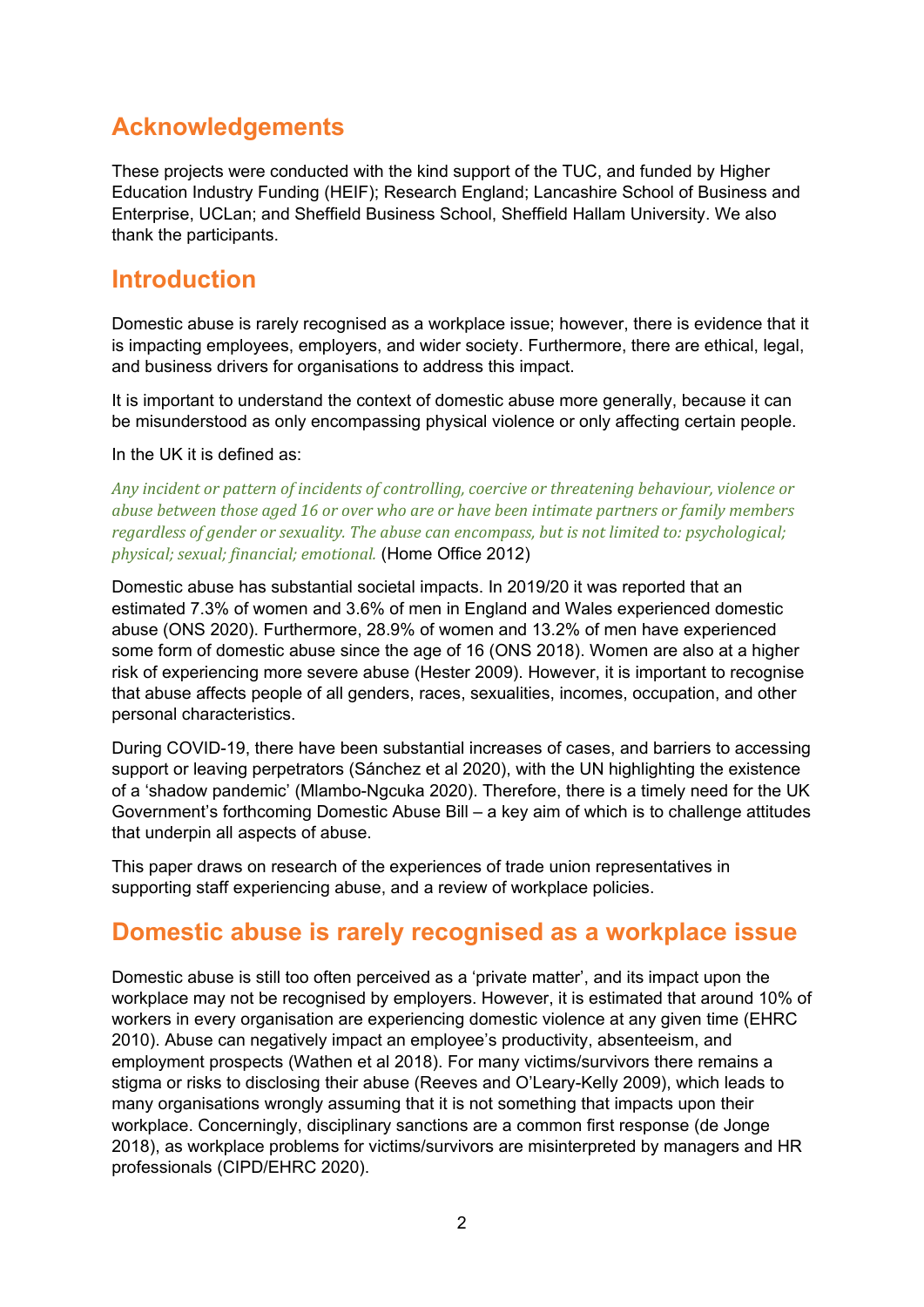There are also ethical, legal, and business drivers to address the impact of domestic abuse in the workplace (de Jonge 2018). From an ethical perspective, as the TUC commented, *'supporting employees who are experiencing domestic violence is crucial. Without a job and a source of income, those experiencing the abuse are less likely to find a way of escaping the abusive relationship'* (TUC 2014). In the government review into domestic abuse in the workplace, employers are called on to *'burst the stigma'* preventing disclosure, by more fully supporting staff experiencing abuse (BEIS 2021). There is also a 'duty of care' as an employer under existing workplace health and safety legislation (Larrieta-Rubin de Celis et al 2017). Additionally, there is an economic cost of over £14 billion of *'lost output due to time off work and reduced productivity as a consequence of domestic abuse'* (Oliver et al 2019).

Workplaces can provide valuable support for employees who are experiencing domestic abuse (CIPD/EHRC 2020). Businesses that have implemented support have reported increased staff retention and productivity, survivors feeling valued by their employer, and enhanced reputation as a 'good employer' (EIDA 2020). For other organisations, addressing domestic abuse is challenging, and they may want to help but not know how.

It is within this context that trade unions can provide valuable support to both employers and employees (Wathen et al 2018). Unions can collectively negotiate for better support and polices (BEIS 2021). They run awareness-raising campaigns and offer resources for representatives and companies to support victims/survivors (Elger and Parker 2006). Representatives can also support individual employees, negotiating reasonable adjustments and ways to remain in work (TUC 2014). Yet, despite the beneficial role representatives play in handling domestic abuse in the workplace, there are limited studies in this field – which is why our research focuses on this group.

#### **Impact of domestic abuse on staff and organisations**

We undertook 57 in-depth interviews with trade union representatives to explore their experiences of supporting victims/survivors of abuse. Participants were mostly female and came from a range of unions and industries. Some also voluntarily disclosed they were survivors. We also undertook a preliminary documentary analysis of model domestic abuse workplace policies.

Our findings demonstrated the wide range of impacts domestic abuse was having upon work and workers. Respondents gave examples of staff suffering from all types of abuse and reinforced that it was happening to all types of employees, regardless of their occupation, seniority or personal characteristics, although women were overrepresented. Respondents highlighted that perpetrators may continue the abuse when the victim/survivor is at work, with examples of staff being stalked, harassed, and attacked at work or during their commute:

*[P]artner turns up and smash their car… in the work car park… Having to take those kind of phone calls in work… having to rush out of work to take phone calls… that got her in to the place where she was leaving work before she should have left it and she was leaving pieces of work unfinished… It was a contributory factor that she was living in a violent situation and fear.*

Unsurprisingly victims/survivors can feel fearful and stressed because of the abuse. This fear and other consequences of the abuse, such as recovering from injury or not being allowed to leave the house, can therefore reduce their attendance and performance: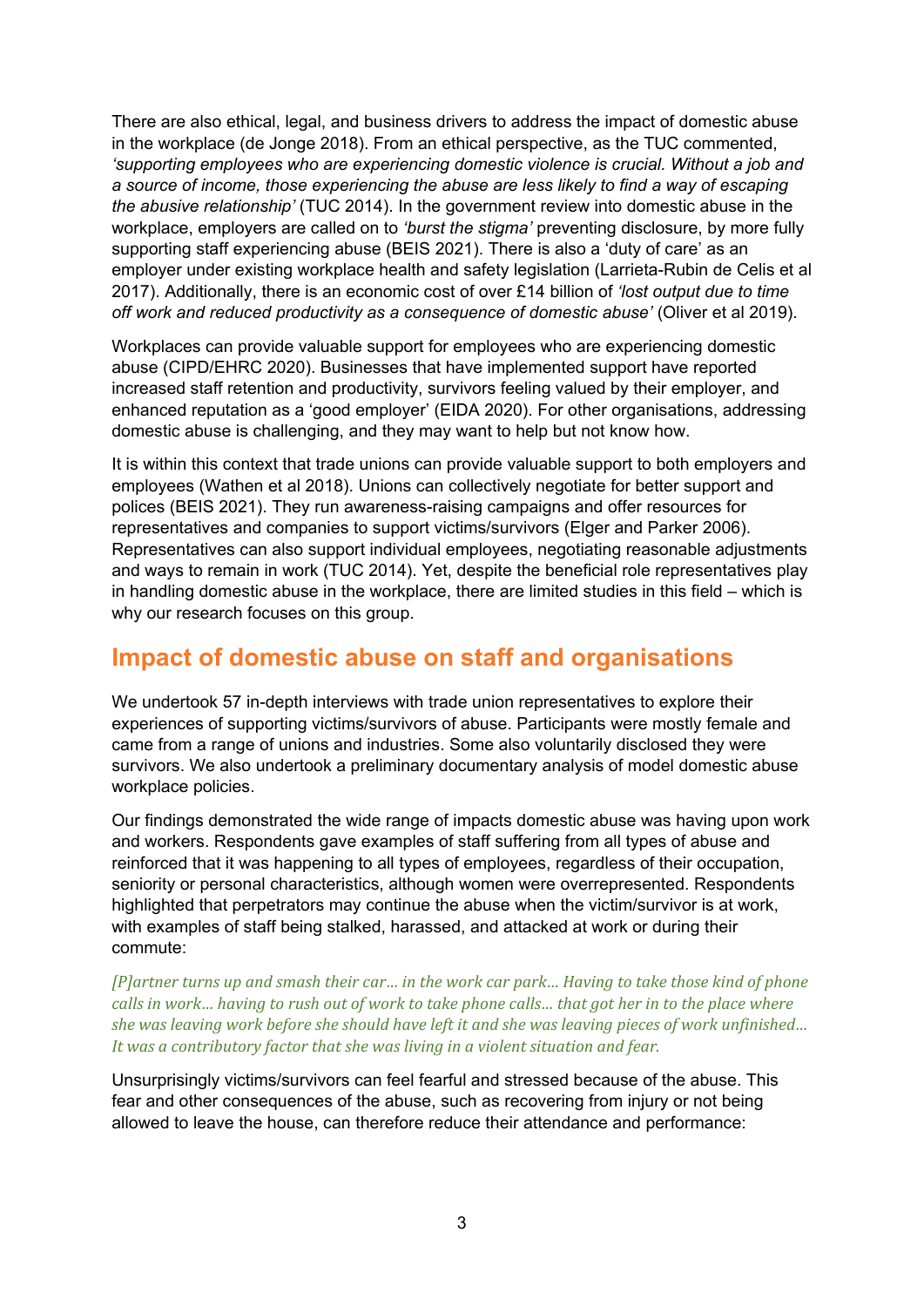*[T]here is a need for companies… to actually look behind people's absences, people who have poor performance… may be on the brink of getting sacked for time off, or being late… they are getting beat up at home, or they are suffering mental torture.*

Additionally, there are health and safety concerns for all organisational actors, including colleagues and clients. The following quote is from the retail sector, which, as with others, faces the challenge that their workplace is open to the public, and therefore unwittingly to perpetrators:

*I knew about the things he was doing when he came into store… home time he'd come into [the store to] go home with her… he'd take it out on her but that's what he did, he controlled her… We couldn't ban him because he wasn't actually doing anything… She didn't want us to ban him.*

Yet, despite the risks to individual employees and the wider workplace, several interviewees reflected that some employers continued to characterise it as a 'private matter'. Even more concerningly, victims/survivors could face disciplinary action or even dismissal because of the impacts of domestic abuse upon their work:

*[Employee's] husband came to every disciplinary…. every phone call… he had been the one that was speaking to me and I said, 'Can you please put your wife on?'… he was shouting in the background. And it really raised a massive issue to me, but the strange thing is that when she was in the disciplinary meeting on her own… [her] manager said to her, 'Is there anything you want to share with me?' And it became quite apparent then that the manager had suspicions [of domestic abuse]… I said, 'Look, we can get you help.' … She was just adamant. 'No, no… I'm fine. I'm absolutely fine.' … She got dismissed.*

#### **Barriers to disclosure**

Representatives explained that when questioned by HR or managers about their behaviour, employees are unlikely to tell them that they are experiencing abuse. It is necessary for organisations to understand why if they are to develop effective approaches to supporting employees:

*[Employee] had to… say I'm being domestically abused in order for that policy to be triggered… [union] argument was that you can't be asking somebody to do that when they're not even telling their family, their friends, any of the authorities, not the police.*

Significantly, respondents highlighted that work is important to victims/survivors and not just financially. Employees may fear that if they disclose, they will be perceived negatively by others and it will have detrimental career consequences. Victims/survivors also fear that if the perpetrator finds out, abuse may escalate. Understandably they may only disclose if 'a crisis occurs', such as facing disciplinary action or severe abuse:

*They feel weak because they can*'*t cope with it… mostly it's not understood either… [Worry] someone sees less of them as a person because they are putting up with it… there's a fear actually of leaving. How will I do on my own? How will I manage if there are kids? … I think that's why people don't disclose so easily. And I think it is only when a crisis occurs or they've been badly beaten.*

There may also be a lack of *'trust and confidence that the members have in their own management team'*, in understanding abuse and being able to take action to support the victim/survivor. These barriers to speaking up need to be recognised when creating domestic abuse policy and practice. If they require disclosure to access support, it should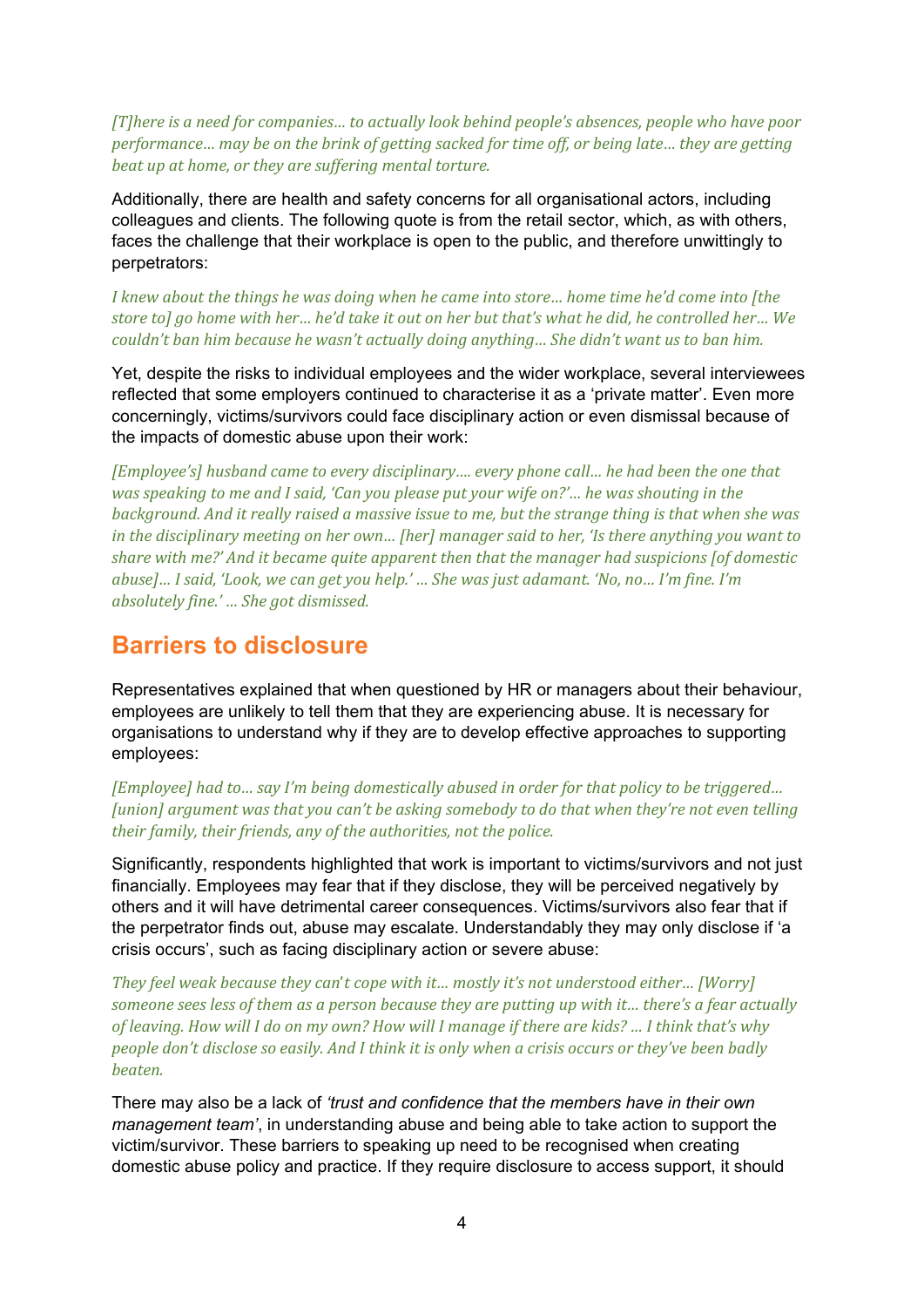not be assumed that employees will do this, as the quotes above have shown. Some will leave instead.

## **What can organisations do to support victims and survivors at work?**

These are some of the key initiatives respondents suggested to support employees experiencing domestic abuse to continue in work, and to help raise awareness and reduce the stigma more widely.

#### **Support and awareness-raising activities**

Awareness-raising across organisation Enabling Domestic Abuse Champions (see resources) Putting information in workplaces in safely accessible places Partnerships with external support services such as refuges to raise awareness and offer mutual support Working with trade unions (i.e. model policies/resources) Training for line managers, HR colleagues, and union reps Creating domestic abuse policies (integrated with people management policies) Reps, HR, and managers working together on reasonable adjustments

#### **Providing workplace adjustments to enable the employee to continue in work** Increased security at work and on commute Allow greater flexibility in hours **Relocation** Time off Adjusted absence and performance management Provide counselling Employee assistance programme Buddy systems/informal support

## **Review of employer domestic abuse policies**

Recognising the importance of workplace domestic abuse policies from our qualitative data and literature (BEIS 2021, CIPD/EHRC 2020), we undertook preliminary desk-based research to explore the domestic abuse policy approaches. We focused on eight organisations, four in the public sector and four in the private sector. These were reviewed against the recommended approaches and model policies provided by specialist domestic abuse organisations and trade unions, for example EIDA, UCU, SafeLives (see 'Resources'). The research revealed varying approaches taken by different employers to managing their response to domestic abuse situations.

The private sector organisations surveyed initially focused on providing detailed policy aims and scope and definitions of domestic abuse. They then detailed the roles and responsibilities of different employees in managing domestic abuse, staff training, awareness-raising and workplace adjustments, with a focus on making the working environment safe for the employee experiencing abuse. The main support for victims/survivors was the provision of time off, although only one organisation made it clear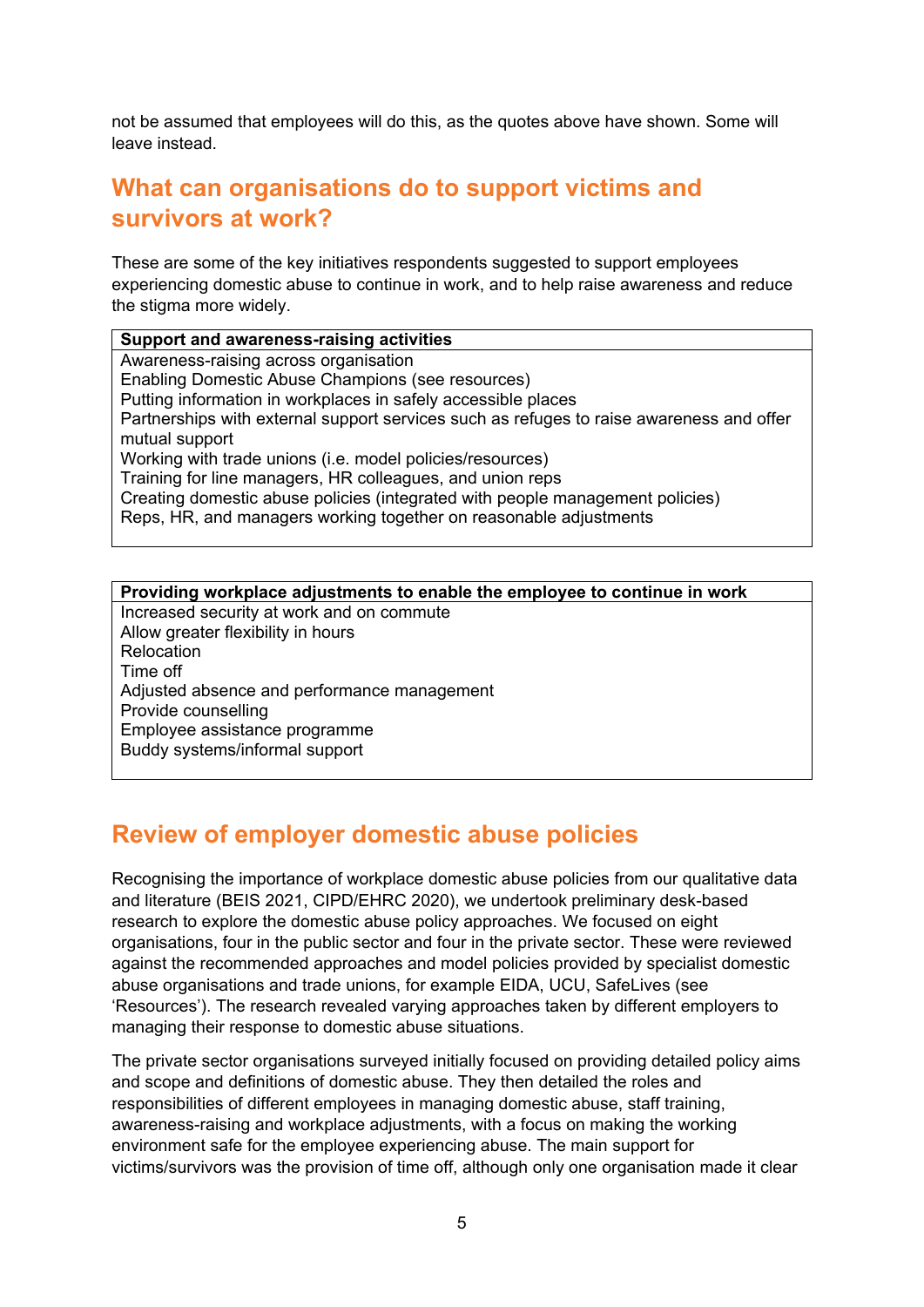that this would be paid. Personal support was often provided through an employee assistance programme (EAP), external counselling and domestic abuse services. All the documents mentioned managing perpetrators in the workplace, but with more focus on disciplinary action and keeping other colleagues safe, rather than support for behavioural change. The overall feel of these measures was a practical solution-focused approach, to help victims/survivors to resolve their situation, supported by designated and trained individuals either internal or external to the organisation.

In contrast, the public sector organisations reviewed were all local councils that had developed domestic abuse policies that provided more extensive coverage of the full range of suggested employer support covered by the workplace guides and model policies. However, there were still gaps in: how domestic abuse might be disclosed; working with external agencies and unions; the role of colleagues in recognising, reporting, and providing informal support; and awareness-raising and training. All the policies started with clear drivers for development, for example legislative, wellbeing and safety. Like the private sector policies, there were clear policy statements, aims, scope, and definitions of domestic abuse. In contrast to the private sector policies, there was more focus on how abuse would be disclosed or reported and the roles of different organisational actors.

There was an emphasis on the line manager as the main contact in the public sector, but in the private sector, there was an equal emphasis on HR and/or trained champions/officers in addition to line managers. There was a focus on practical steps that employers can take to protect the employee at work, integration with other HR policies, the role of the manager and handling employees who perpetrate domestic abuse. The public sector emphasised recordkeeping, but this was not mentioned by any of the private sector organisations reviewed.

Awareness-raising for all staff was mentioned by all organisations, but approaches varied for training different staff groups, with HR staff more likely to receive training in the private sector and line managers in the public sector. The public sector organisations provided a broader spread of supportive actions, including both security planning and provision of personal support to get advice and take action. Although, there was also reference to managers not being counsellors and a need for them to signpost and refer the employee to external support services. They also all made more reference to the integration of the domestic abuse policy with other HR policies, for example absence and performance management. The public sector organisations all provided detailed policy support guidance for the management of employees perpetrating domestic abuse and some included support for perpetrator behavioural change.

Although this was a preliminary review, the above has implications for supporting organisations in policy development, as it demonstrates that organisations will take differing approaches to the development of domestic abuse policy in their workplaces. The public sector seemed to focus more on the role of the line manager and use of both internal support mechanisms and local domestic abuse services. The private sector made more mention of the role of HR and seemed more likely to train specific staff to undertake DA roles or to outsource this to an employee assistance programme or private counsellor. Unions were only mentioned in two of the public sector policies and one of the private sector organisations, despite the valuable support that trade unions can offer to both employees and employers (Bennett et al 2019).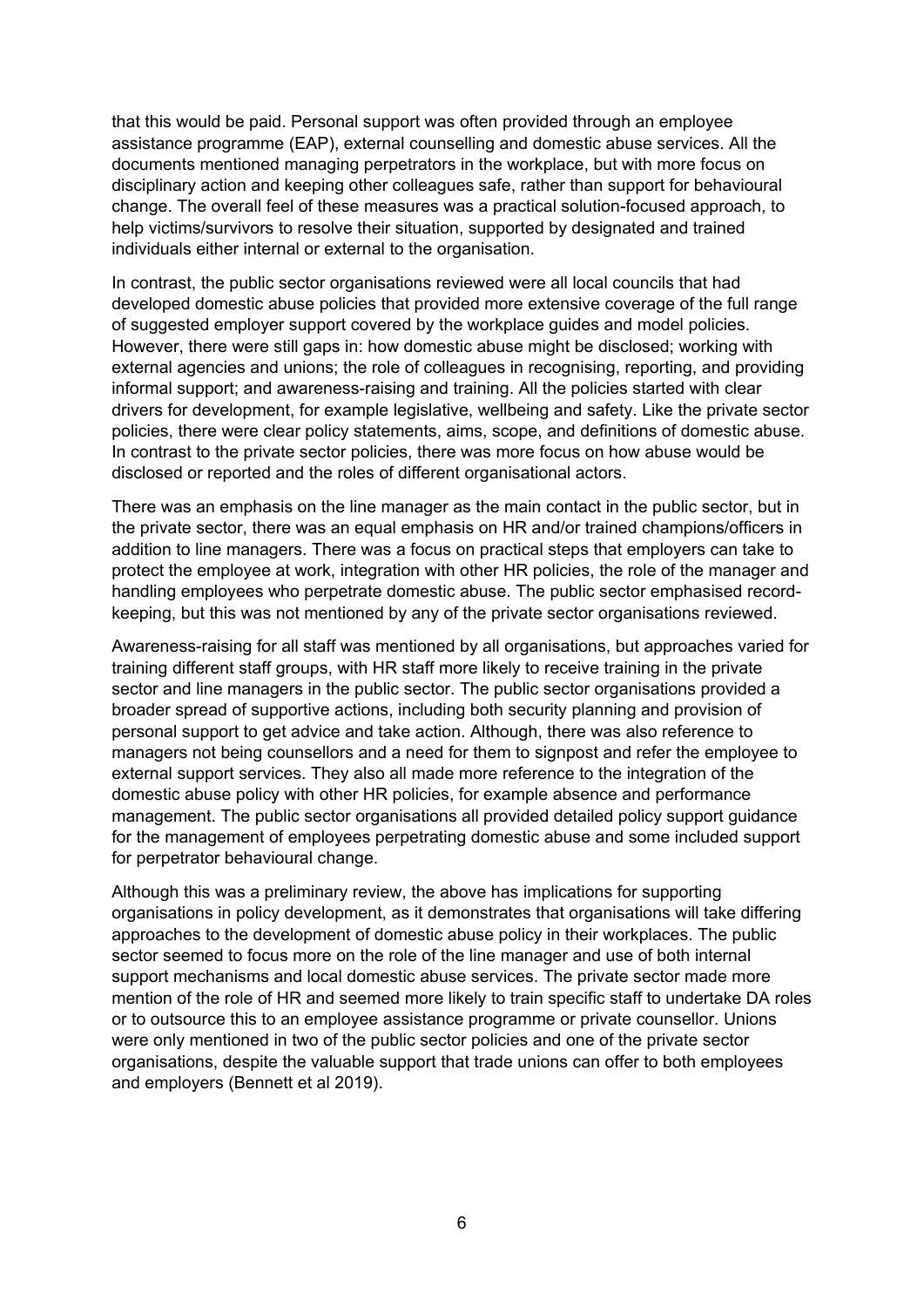## **Summary**

Overall, evidence shows that the impact of domestic abuse is a key issue for all organisations. Support is available, though, and our research reaffirms that unions have a key role in assisting employees and employers. Therefore, there is value in organisations working closely with unions from the development of policies, to raising awareness, through to providing support for victims/survivors to remain within the workplace and implementing reasonable adjustments. Additionally, our findings highlight that organisations should engage with all stakeholders in designing effective domestic abuse policy and practice. It is crucial that these policies are integrated with existing HR policies, such as absence and performance management, and effectively communicated to all staff to raise awareness. Employers should also ensure that all managers, HR, and representatives receive training to be better equipped to support victims/survivors. There is a clear moral, legal, and business case for employers to more fully support employees experiencing abuse, and it is important to realise that the workplace can *'offer a lifeline to those experiencing it'* (CIPD/EHRC 2020).

### **References**

Bennett, T., Wibberley, G. and Jones, C. (2019) [The legal, moral and business implications](https://academic.oup.com/ilj/article-abstract/48/1/137/5288364)  [of domestic abuse and its impact in the workplace.](https://academic.oup.com/ilj/article-abstract/48/1/137/5288364) *Industrial Law Journal*. Vol 48, No 1. pp137–42.

BEIS. (2021) *[Workplace support for victims of domestic abuse](https://www.gov.uk/government/publications/workplace-support-for-victims-of-domestic-abuse)*. London: Department for Business, Energy and Industrial Strategy.

CIPD/Equality and Human Rights Commission (EHRC). (2020) *[Managing and supporting](https://www.cipd.co.uk/knowledge/culture/well-being/supporting-employees-experiencing-domestic-abuse#gref)  employees [experiencing domestic abuse](https://www.cipd.co.uk/knowledge/culture/well-being/supporting-employees-experiencing-domestic-abuse#gref)*. London: Chartered Institute of Personnel and Development.

De Jonge, A. (2018) [Corporate social responsibility through a feminist lens: domestic](https://link.springer.com/article/10.1007/s10551-015-3010-9)  [violence and the workplace in the 21st century.](https://link.springer.com/article/10.1007/s10551-015-3010-9) *Journal of Business Ethics*. Vol 148. pp471– 87.

EHRC. (2010) *[Domestic abuse is your business](https://www.equalityhumanrights.com/sites/default/files/da_employers_pack.pdf)*. London: Equality and Human Rights Commission.

Employers' Initiative on Domestic Abuse. (2020) Employers' Initiative on Domestic Abuse network meeting. Virtual event. 26 November.

Elger, T. and Parker A. (2006) *[Union policies to combat domestic violence: an analysis of](https://www.researchgate.net/publication/238657970_Union_Policies_to_Combat_Domestic_Violence_An_Analysis_of_the_Widening_and_Reframing_of_Union_Agendas)  [the widening and reframing of union agendas](https://www.researchgate.net/publication/238657970_Union_Policies_to_Combat_Domestic_Violence_An_Analysis_of_the_Widening_and_Reframing_of_Union_Agendas)*. Working Paper 23. Warwick: Centre for Comparative Labour Studies.

Hester, M. (2009) [Who does what to whom? Gender and domestic violence perpetrators.](https://journals.sagepub.com/doi/10.1177/1477370813479078) *European Journal of Criminology*. Vol 10, No 5. pp623–37.

Home Office. (2012) *[Cross-government definition of domestic violence consultation:](https://assets.publishing.service.gov.uk/government/uploads/system/uploads/attachment_data/file/157800/domestic-violence-definition.pdf)  [summary of responses](https://assets.publishing.service.gov.uk/government/uploads/system/uploads/attachment_data/file/157800/domestic-violence-definition.pdf)*. London: Home Office.

Larrieta-Rubin de Celis, I., [Fernández de Bobadilla-Güémez,](https://www.researchgate.net/scientific-contributions/Sara-Fernandez-de-Bobadilla-Gueemez-2113468148?_sg%5B0%5D=Uq2qMlnmjlvvsVEyNHz54dGSbdSr--zs6xJbTANKmhB-TEhQYi7vHrMcUmNXirGR9wDeZ6U.NCUTrstbwjZdugwsg2KITvOrJuMoAyBB6oCPguulPKV1m7Fcwxf2i9zxHptkRHws2sK866Jduc8xms0YAZB-3Q&_sg%5B1%5D=EhcjriyBGY0Vp76hPbb4nh_sa7AtjQ2CvpgwodEarK9GCtwtQWPjXSZp2eBbx1U-taiVoRs.rkxN1BMNFx7-fC4_qQ4JpRkKkkG0pGa4OenU-QDiwLz1HRphi-ipEYZsC8pFvIqVXad6C5TIbbI2j9ubbGFuVg) S., [del Mar Alonso-Almeida,](https://www.researchgate.net/scientific-contributions/Maria-del-Mar-Alonso-Almeida-2012524706?_sg%5B0%5D=Uq2qMlnmjlvvsVEyNHz54dGSbdSr--zs6xJbTANKmhB-TEhQYi7vHrMcUmNXirGR9wDeZ6U.NCUTrstbwjZdugwsg2KITvOrJuMoAyBB6oCPguulPKV1m7Fcwxf2i9zxHptkRHws2sK866Jduc8xms0YAZB-3Q&_sg%5B1%5D=EhcjriyBGY0Vp76hPbb4nh_sa7AtjQ2CvpgwodEarK9GCtwtQWPjXSZp2eBbx1U-taiVoRs.rkxN1BMNFx7-fC4_qQ4JpRkKkkG0pGa4OenU-QDiwLz1HRphi-ipEYZsC8pFvIqVXad6C5TIbbI2j9ubbGFuVg) M. and Velasco-Balmaseda, E. (2017) [Women's occupational health and safety](https://isiarticles.com/bundles/Article/pre/pdf/130169.pdf)  [management: an issue for corporate social responsibility.](https://isiarticles.com/bundles/Article/pre/pdf/130169.pdf) *Safety Science*. Vol 91. pp61–70.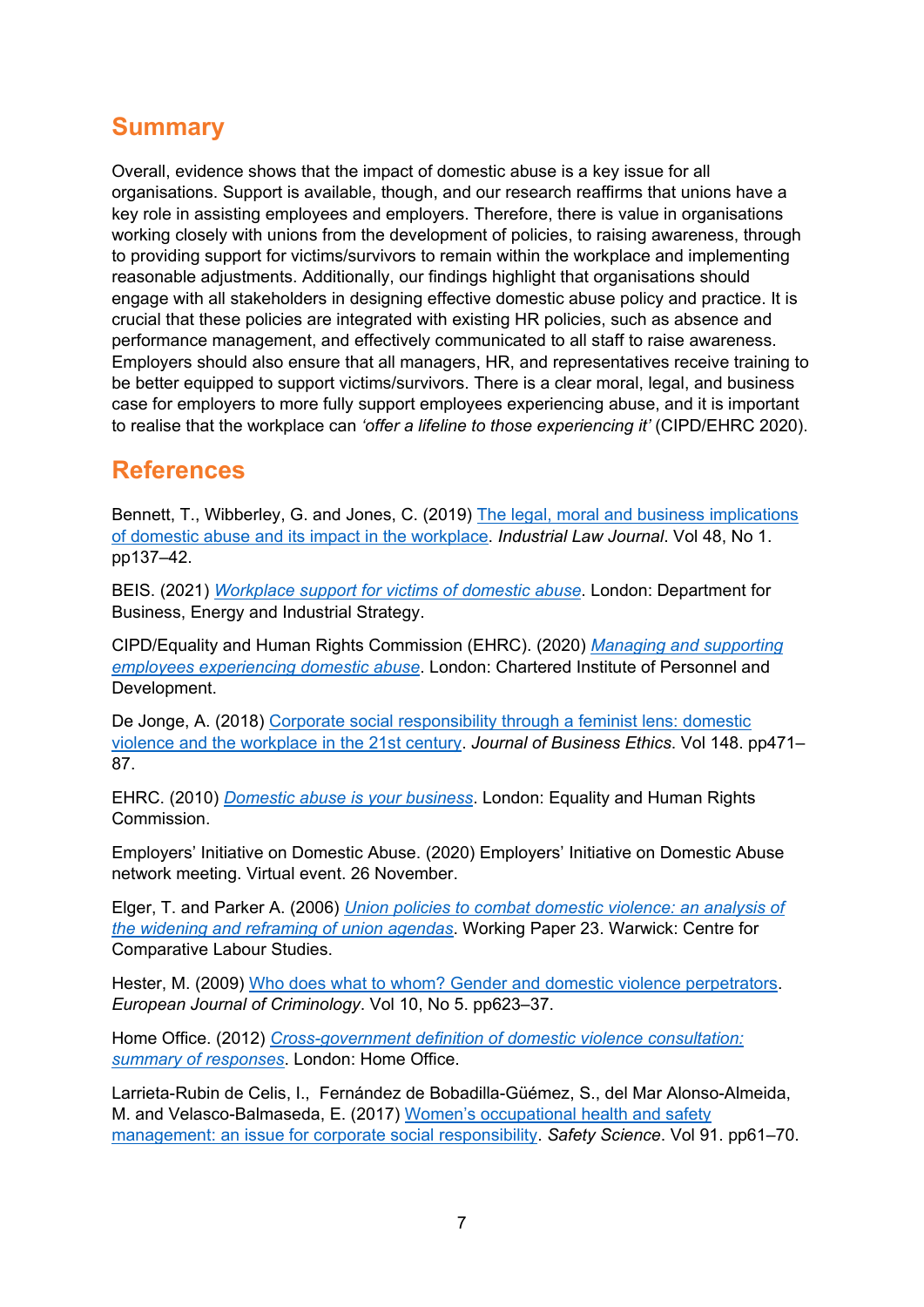Mlambo-Ngcuka, P. (2020) *[Violence against women and girls: the shadow pandemic](https://www.unwomen.org/en/news/stories/2020/4/statement-ed-phumzile-violence-against-women-during-pandemic)*. New York: United Nations Women.

Oliver, R., Alexander, B., Roe, S. and Wlasny, M. (2019) *[The economic and social costs of](https://assets.publishing.service.gov.uk/government/uploads/system/uploads/attachment_data/file/918897/horr107.pdf)  [domestic abuse](https://assets.publishing.service.gov.uk/government/uploads/system/uploads/attachment_data/file/918897/horr107.pdf)*. UK Government Home Office Research Report 107. London: Home Office.

ONS. (2018) *[Domestic abuse in England and Wales: year ending March 2018](https://www.ons.gov.uk/peoplepopulationandcommunity/crimeandjustice/bulletins/domesticabuseinenglandandwales/yearendingmarch2018)*. London: Office for National Statistics.

ONS. (2020) *[Domestic abuse victim characteristics in England and Wales: year ending](https://www.ons.gov.uk/peoplepopulationandcommunity/crimeandjustice/articles/domesticabusevictimcharacteristicsenglandandwales/yearendingmarch2020)  [March 2020](https://www.ons.gov.uk/peoplepopulationandcommunity/crimeandjustice/articles/domesticabusevictimcharacteristicsenglandandwales/yearendingmarch2020)*. London: Office for National Statistics.

Reeves, C. and O'Leary-Kelly, A. (2009) *[Study of the effects of intimate partner violence on](https://www.ojp.gov/pdffiles1/nij/grants/227266.pdf)  [the workplace](https://www.ojp.gov/pdffiles1/nij/grants/227266.pdf)*. Report to the U.S. Department of Justice. Washington, DC: U.S. Department of Justice.

Sánchez, O., Vale, C., Rodrigues, L. and Surita, F. (2020) [Violence against women during](https://obgyn.onlinelibrary.wiley.com/doi/10.1002/ijgo.13365)  [the COVID19 pandemic: an integrative review.](https://obgyn.onlinelibrary.wiley.com/doi/10.1002/ijgo.13365) *International Journal of Gynecology and Obstetrics*. Vol 151, No 2. pp180–87.

TUC. (2014) *[Domestic violence and the workplace](https://www.tuc.org.uk/research-analysis/reports/domestic-violence-and-workplace)*. London: Trades Union Congress.

Wathen, C.N., MacGregor, J.C.D. and MacQuarrie, B.J. (2018) [Relationships among](https://journals.sagepub.com/doi/full/10.1177/0886260515624236)  [intimate partner violence, work, and health.](https://journals.sagepub.com/doi/full/10.1177/0886260515624236) *Journal of Interpersonal Violence*. Vol 33, No 14. pp2268–90.

## **Resources for victims/survivors of domestic abuse and those supporting them**

Freephone 24-Hour National Domestic Abuse helpline: 0808 2000 247

(Run in partnership Women's Aid + Refuge): 'The helpline is answered by fully trained female support workers and volunteers, who will answer your call in confidence. All calls to the domestic violence helpline are free from mobiles and landlines. We can support survivors of domestic abuse, friends and families, and professionals who are in contact with domestic violence survivors.'

For women [www.womensaid.org.uk](https://msuclanac-my.sharepoint.com/personal/gwibberley_uclan_ac_uk/Documents/Documents/www.womensaid.org.uk)

[www.refuge.org.uk](http://www.refuge.org.uk/)

[www.hiddenhurt.co.uk](http://www.hiddenhurt.co.uk/)

For men Men's Advice Line: [www.mensadviceline.org.uk](https://msuclanac-my.sharepoint.com/personal/gwibberley_uclan_ac_uk/Documents/Documents/www.mensadviceline.org.uk) or 0808 801 0327

www.survivorsuk.org

#### Workplace resources

CIPD/EHRC. (2020) *[Managing and supporting employees experiencing domestic abuse: a](https://www.cipd.co.uk/knowledge/culture/well-being/supporting-employees-experiencing-domestic-abuse) [guide for employers](https://www.cipd.co.uk/knowledge/culture/well-being/supporting-employees-experiencing-domestic-abuse)*.

EHRC *[Domestic abuse: workplace policies and managing and supporting employees](https://www.equalityhumanrights.com/en/advice-and-guidance/domestic-abuse-workplace-policies-and-managing-and-supporting-employees)* (including the business case for supporting victims/survivors).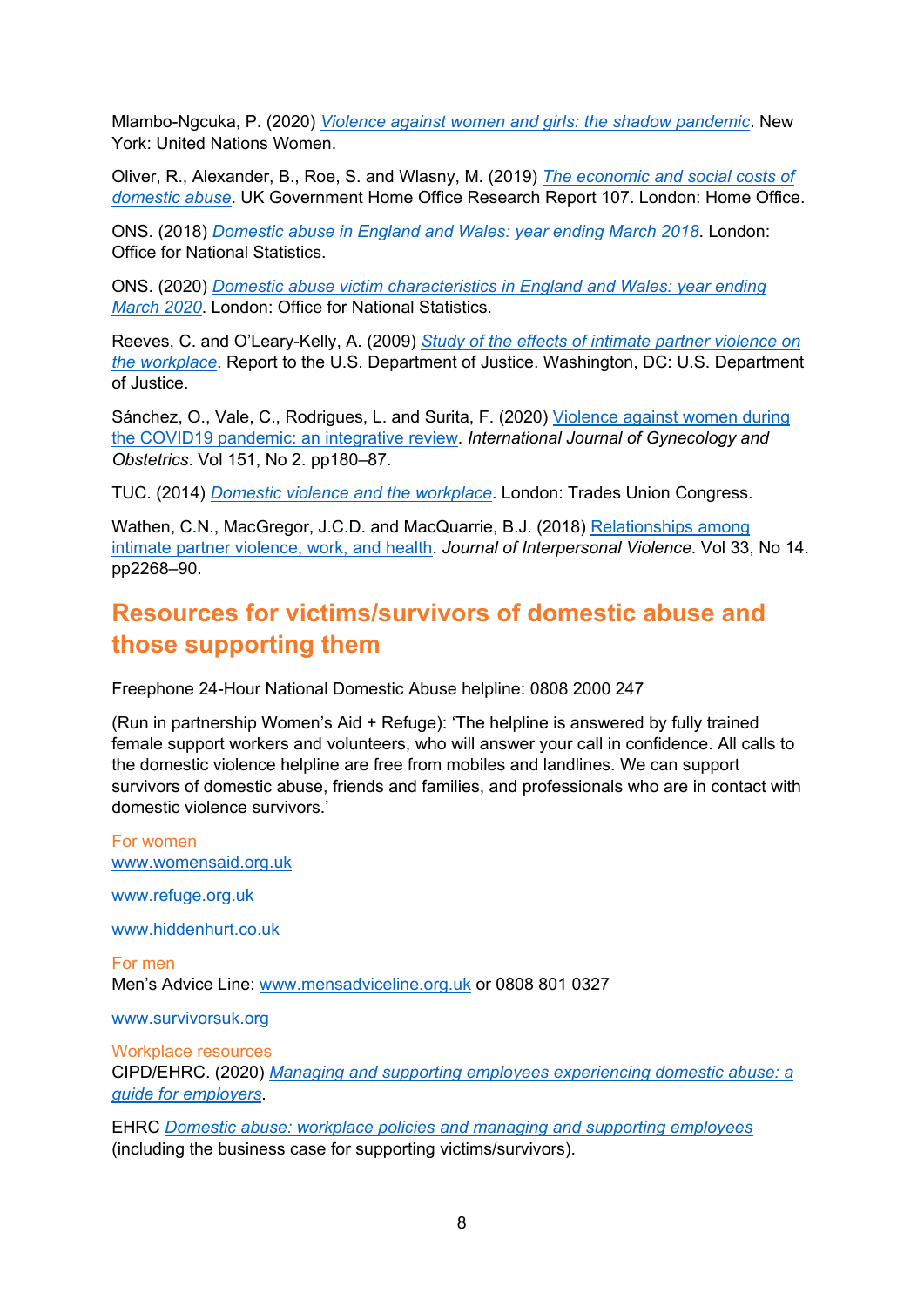Department of Health/SafeLives (2015) *[Responding to colleagues experiencing domestic](http://www.safelives.org.uk/sites/default/files/resources/DV%20Employer%27s%20guidance%20FINAL%20Update%203%20-%20SafeLives%20rebranded.pdf)  [abuse: practical guidance for line managers, human resources and employee assistance](http://www.safelives.org.uk/sites/default/files/resources/DV%20Employer%27s%20guidance%20FINAL%20Update%203%20-%20SafeLives%20rebranded.pdf)  [programmes](http://www.safelives.org.uk/sites/default/files/resources/DV%20Employer%27s%20guidance%20FINAL%20Update%203%20-%20SafeLives%20rebranded.pdf)*.

Trades Union Congress (TUC):

*Domestic abuse – [why staying home isn't safe for everyone and what you can do to help](https://www.tuc.org.uk/blogs/domestic-abuse-why-staying-home-isnt-safe-everyone-and-what-you-can-do-help)*

[Domestic abuse and coronavirus](https://learning.elucidat.com/course/5e875ae4d0715-5e8c6417dfc28)

[Domestic Violence eNote: Interactive guide for union reps](https://www.tuc.org.uk/research-analysis/reports/domestic-violence-enote)

[EIDA](https://eida.org.uk/) (Employers' Initiative on Domestic Abuse)

Business in the Community. (2021) [Domestic abuse: a toolkit for employers.](https://www.bitc.org.uk/toolkit/domestic-abuse-toolkit)

Workplace Domestic Violence Champions (offer free training and awareness raising resources):

[Northumbria Police and Crime Commissioner](https://northumbria-pcc.gov.uk/back-work-many-local-organisations-training-domestic-abuse-workplace-champions-ahead-nations-return-work-thanks-virtual-roll-scheme-pcc-kim-mcguinnes/)

[Merseyside Police and Crime Commissioner](https://www.merseysidepcc.info/DAWorkplaceScheme.aspx)

Trade unions (many have model policies and resources on domestic abuse, some have public resources):

[UNISON](https://www.unison.org.uk/content/uploads/2017/02/24192.pdf)

**[CWU](https://www.cwu.org/my-union/help-and-support/women/)** 

[USDAW](https://www.usdaw.org.uk/Help-Advice/Health-Wellbeing/Domestic-Violence)

**[UCU](https://www.ucu.org.uk/article/9543/Gender-based-violence-and-domestic-abuse)** 

[GMB](https://www.gmb.org.uk/campaign/domestic-abuse-charter)

[UNITE](https://unitetheunion.org/what-we-do/equalities/sectors/women/)

During COVID-19 [Domestic abuse: get help during the coronavirus \(COVID-19\) pandemic](https://www.gov.uk/guidance/domestic-abuse-how-to-get-help?utm_medium=email&utm_campaign=govuk-notifications&utm_source=17d3ae6d-9f20-4d52-8f28-76d7b2614917&utm_content=weekly#contents)